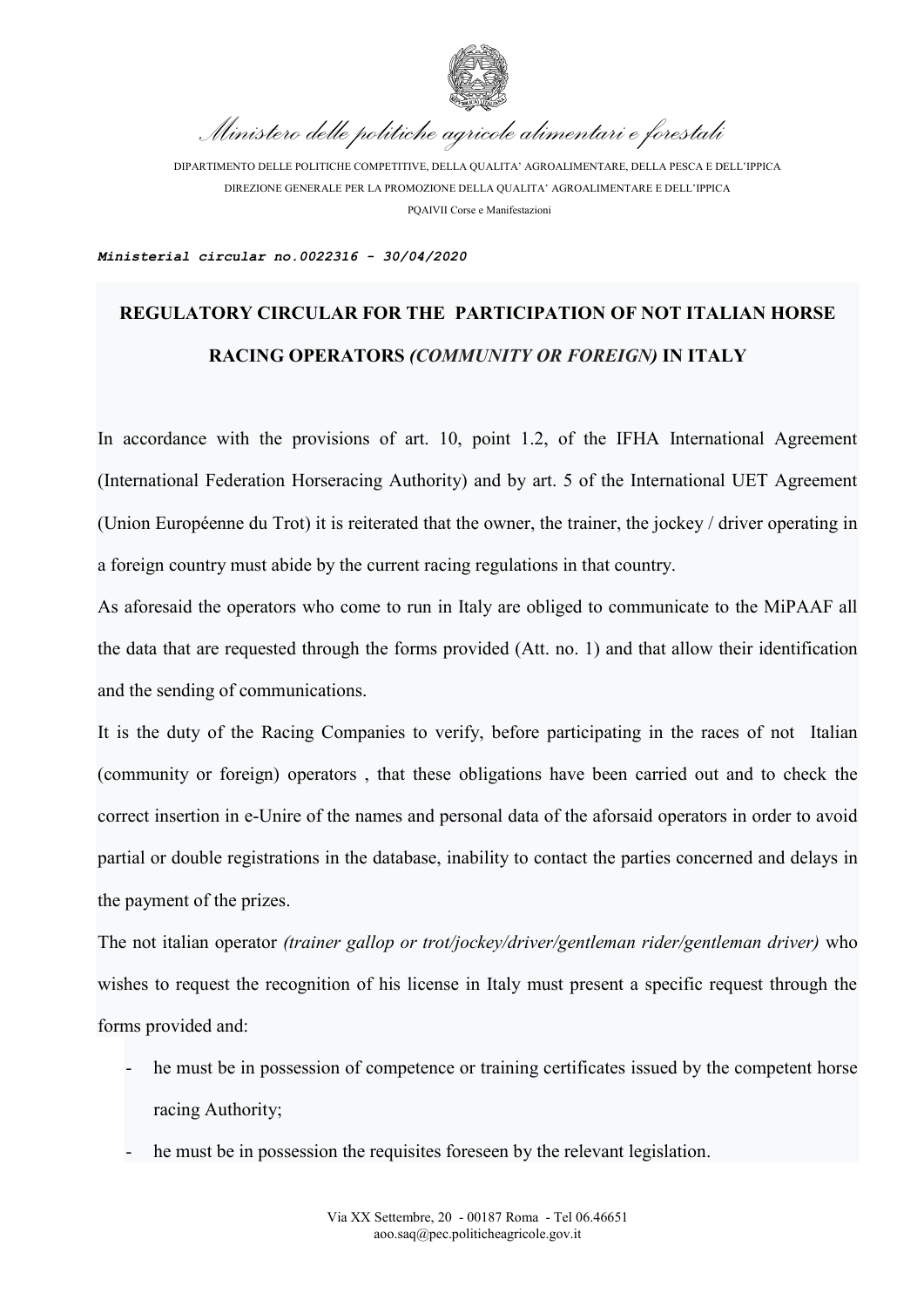

*Ministero delle politiche agricole alimentari e forestali*

DIPARTIMENTO DELLE POLITICHE COMPETITIVE, DELLA QUALITA' AGROALIMENTARE, DELLA PESCA E DELL'IPPICA DIREZIONE GENERALE PER LA PROMOZIONE DELLA QUALITA' AGROALIMENTARE E DELL'IPPICA PQAIVII Corse e Manifestazioni

If Mipaaf detects important differences between the aforementioned certificates and the Italian legislation it may make the recognition of the license subject to compensatory measures *(adaptation internship – max one year – and/or aptitude test*).

In the event italian citizens, who have not obtained or cannot obtain an amateur rider license in Italy due to lack of the requirements of the racing Rule they obtain a license abroad they cannot carry out their activity in Italy. The provision remains valid even if the subjects in question hold colors in Italy.

## **GALLOP NOT ITALIAN RIDERS**

The jockey, the apprentice, the not Italian gentleman rider can ride in Italy showing his riding license and signing the declaration provided for by article 29, Appendix 12, of the International Agreement (Att. no. 2).

It is the duty of the Racing Company to transmit this declaration to the Mipaaf together with the Official Reports of the day.

In the event that the rider incurs a suspension order, the related documentation, together with the aforementioned declaration, must be sent to the Mipaaf at the end of the racing day.

If a jockey or not Italian apprentice is hired by an Italian stable performance and he takes an active part in a racing meeting in Italy stable, he will have to ask the Administration for a temporary authorization or the issuance of the license by filling in the forms provided (Att. no. 3).

In consideration of the provisions of art. 52 of the Regulations for galloping amateur riders and jumping races: "People that have or have had the license or qualification of coach professional, corporal with training permission , jockey or apprentice, cannot obtain the license or qualification of amateur riders, nor the renewal of the same those ".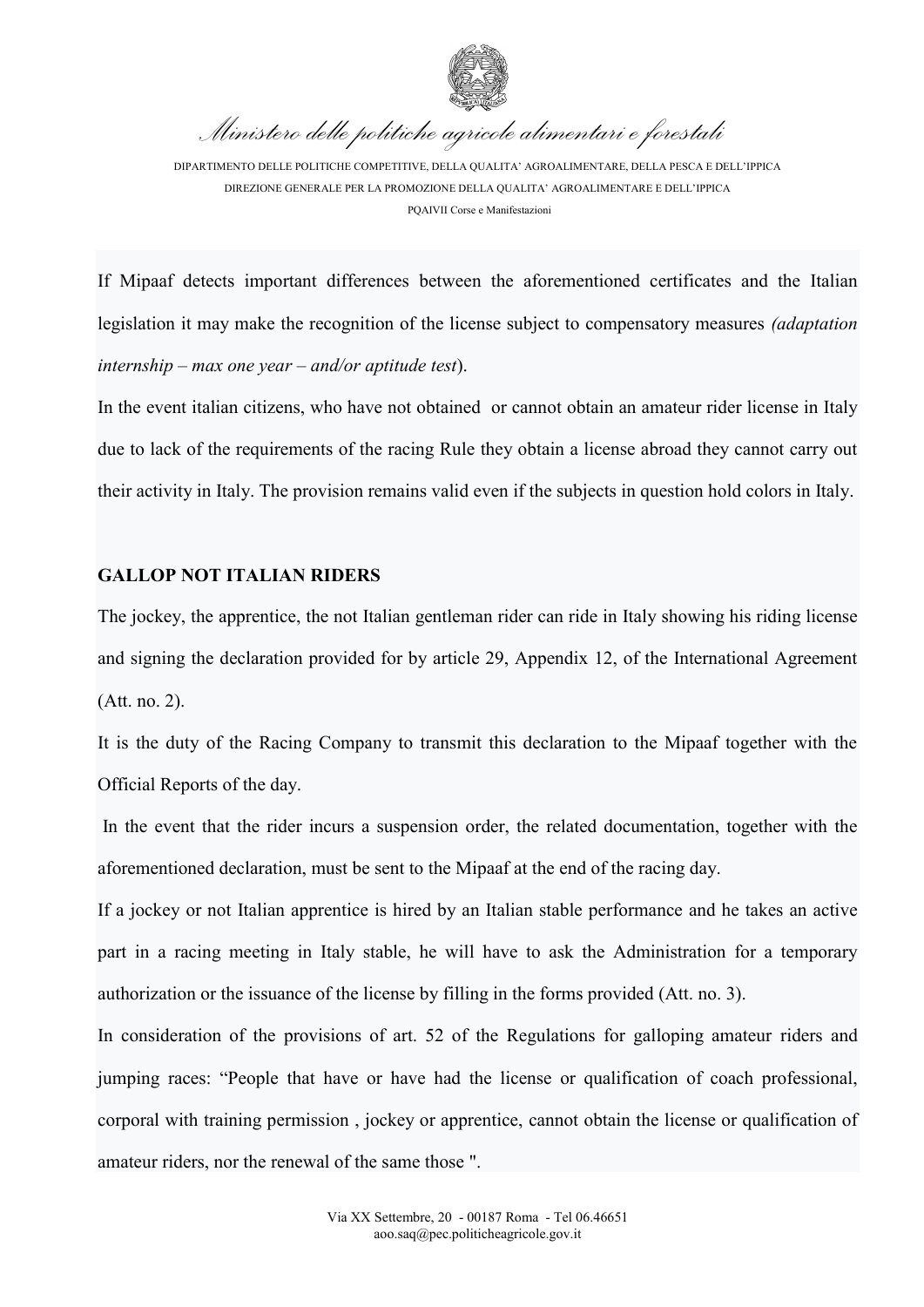

*Ministero delle politiche agricole alimentari e forestali*

DIPARTIMENTO DELLE POLITICHE COMPETITIVE, DELLA QUALITA' AGROALIMENTARE, DELLA PESCA E DELL'IPPICA DIREZIONE GENERALE PER LA PROMOZIONE DELLA QUALITA' AGROALIMENTARE E DELL'IPPICA PQAIVII Corse e Manifestazioni

The not Italian professional rider who has taken part in races in Italy or outside Italy as a professional, he cannot take part in races for amateurs on the italian territory even if he has obtained this qualification in the country of origin.

**Having taken note of the diversity of the training paths envisaged by the regulations in force for obtaining the amateur rider's license in Malta and in Italy it is specified that:**

- Maltese licensed who participate for the first time in races in Italy as not Italian, can do so subject to the authorization of the Administration that will evaluate, on the basis of the curriculum obtained by the applicants, the opportunity to submit them to an exam;

- the holders of these licenses, as of the date of this circular, can only participate in runs open to the authorized FISE and FITETREC-ANTE;

- in the event that the Maltese license requests recognition of his driving license in Italy, his horse curriculum will be evaluated and the requirements will be met with reference to the provisions of the Rule.

## **GENTLEMAN NOT ITALIAN TROTTING DRIVERS**

1. Holders of Gentleman driver's licenses issued to foreigners can participate in Italy exclusively at special events that expressly include their participation.

2. Having acknowledged the diversity of the training paths envisaged by the regulations in force for obtaining the license of gentleman drivers in Malta and in Italy, it is specified that the Maltese drivers who participate for the first time in races in Italy as licensed not Italian, can do so subject to the authorization of the Administration that will evaluate, on the basis of the curriculum obtained by the applicant, the opportunity to submit them to an exam.